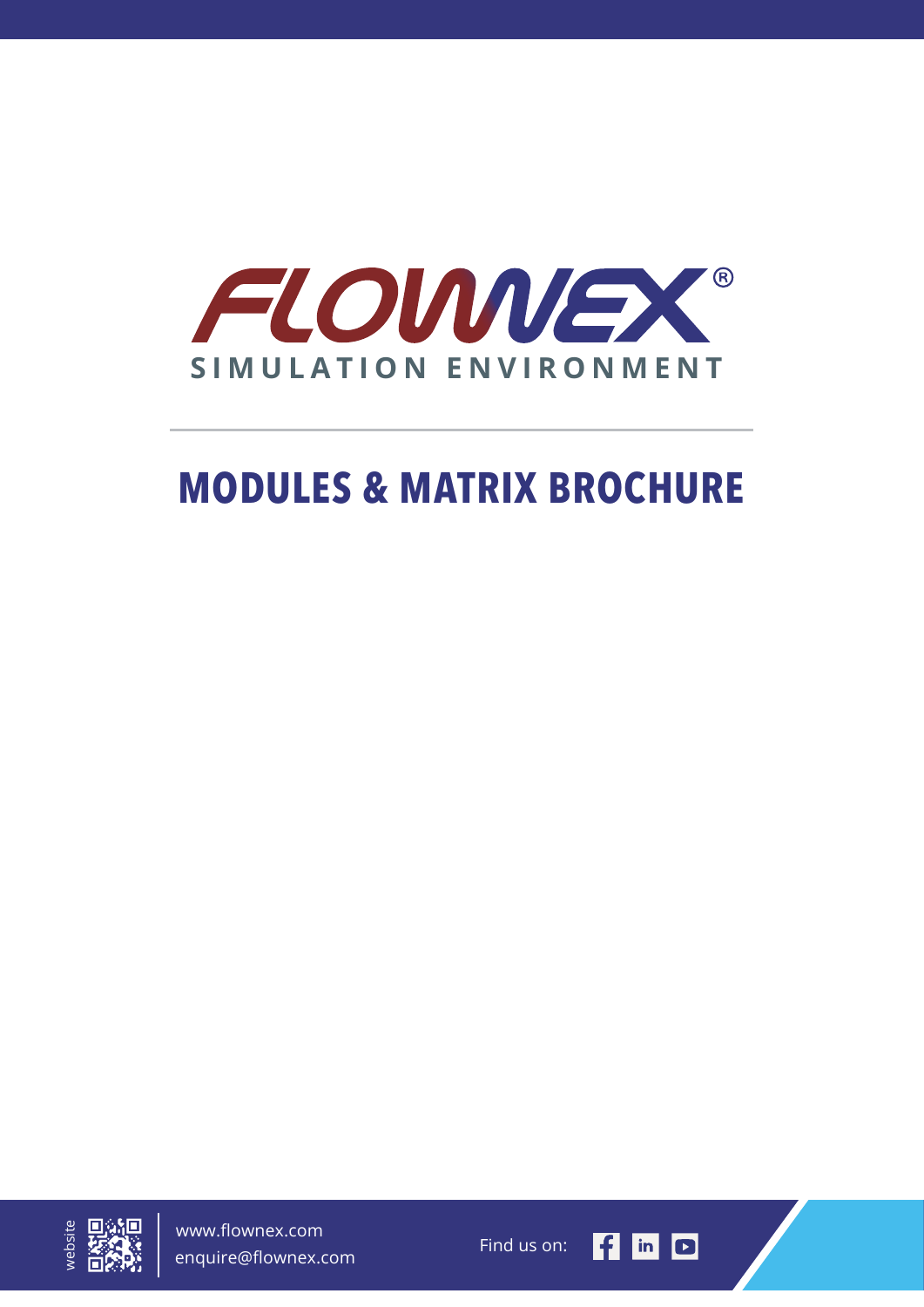#### **CORE MODULES**

*The Flownex® core modules include all components that expand the primary functions of Flownex® Simulation Environment (SE).*

### **FLOWNEX**® **SE BASIC THERMAL FLUID**

This is the basic Flownex® configuration with steady state solver only. This module includes the ability to simulate both liquids and gasses, adiabatic flows, as well as flows with basic heat transfer. The flow component models included in the basic version are reservoirs, pipes, ducts, pumps, fans, compressors, turbines, heat exchangers, valves and orifices. This configuration also includes numerous visualisation components, graphs, text outputs, result layers, data logging, and Excel result exports, as well as the ability to create compound components.

## **ADVANCED FLUID THERMAL**

This configuration includes advanced features such as gas mixtures, homogeneous two-phase flow, coupled convective and conductive heat transfer through solid structures as well as a special library of rotating components used in the design of turbomachinery. It also includes combustion modelling, Script elements for custom functionality and the built-in Excel workbook component.

### **DESIGN & ANALYSIS**

This configuration includes advanced analysis features such as the designer routine, optimisation routines, and stochastic routines used in probabilistic analyses (Sensitivity Analyses, Parametric Studies). This capability can be applied to any libraries and on both steady state and transient solver modules.

### **TRANSIENT**

The dynamic (transient solver) simulation add-on module of Flownex<sup>®</sup> includes the following:

- The ability to start simulations from either steady-state or specified initial conditions;
- Open loop events can be specified at different time steps (time varying or fixed variables, switching system controllers on or off); and
- Graph values of multiple parameters over time on the screen whilst solving.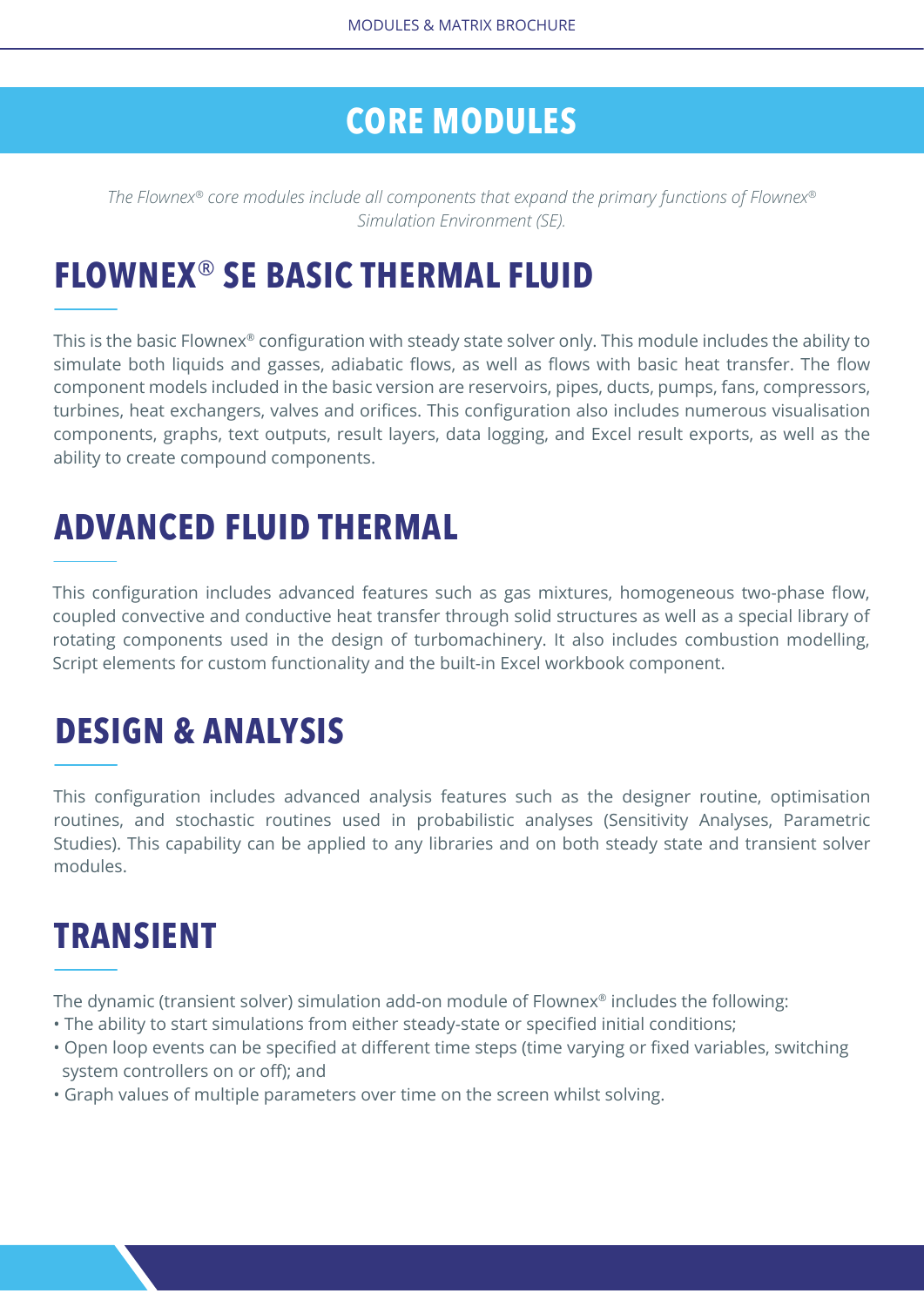#### **LIBRARY MODULES**

*The Flownex® Library Modules include components which expand the component libraries available to model integrated networks in Flownex® SE.*

## **NUCLEAR**

ASME NQA-1-2008 compliant Nuclear reactor models such as the Pebble Bed Reactor and Advanced Reactor are included with this module as well as a RELAP link, enabling Flownex<sup>®</sup> to perform co-simulation with RELAP-5.

## **MACHINE LEARNING**

The Machine Learning Module configuration enables users to generate a Reduced Order Model (ROM) of a Flownex® network in the form of an FMU (Functional Mock-up Unit) containing a Neural Network. The built-in machine learning algorithm trains the Neural Network using Sensitivity Analysis data and therefore also requires the Design and Analysis Module.

# **CONTROL**

The Control library configuration includes analog components (controllers, filters, inputs and outputs IO, math functions, switches), digital components (counters, IO's, logic, switchers, and timers), and converters (analog to digital, digital to analog, integer to double). The Flownex® OPC client is used to set up communication of Flownex® inputs and results to and from tags in an OPC-standard server.

## **ELECTRICAL**

The Electrical library configuration allows the user to simulate and solve balanced three-phase electrical networks/systems coupled with flow networks. Simulated electrical networks can include capacitors, impedance loads, induction motors, inductors, resistors, transformers, voltage sources and breakers.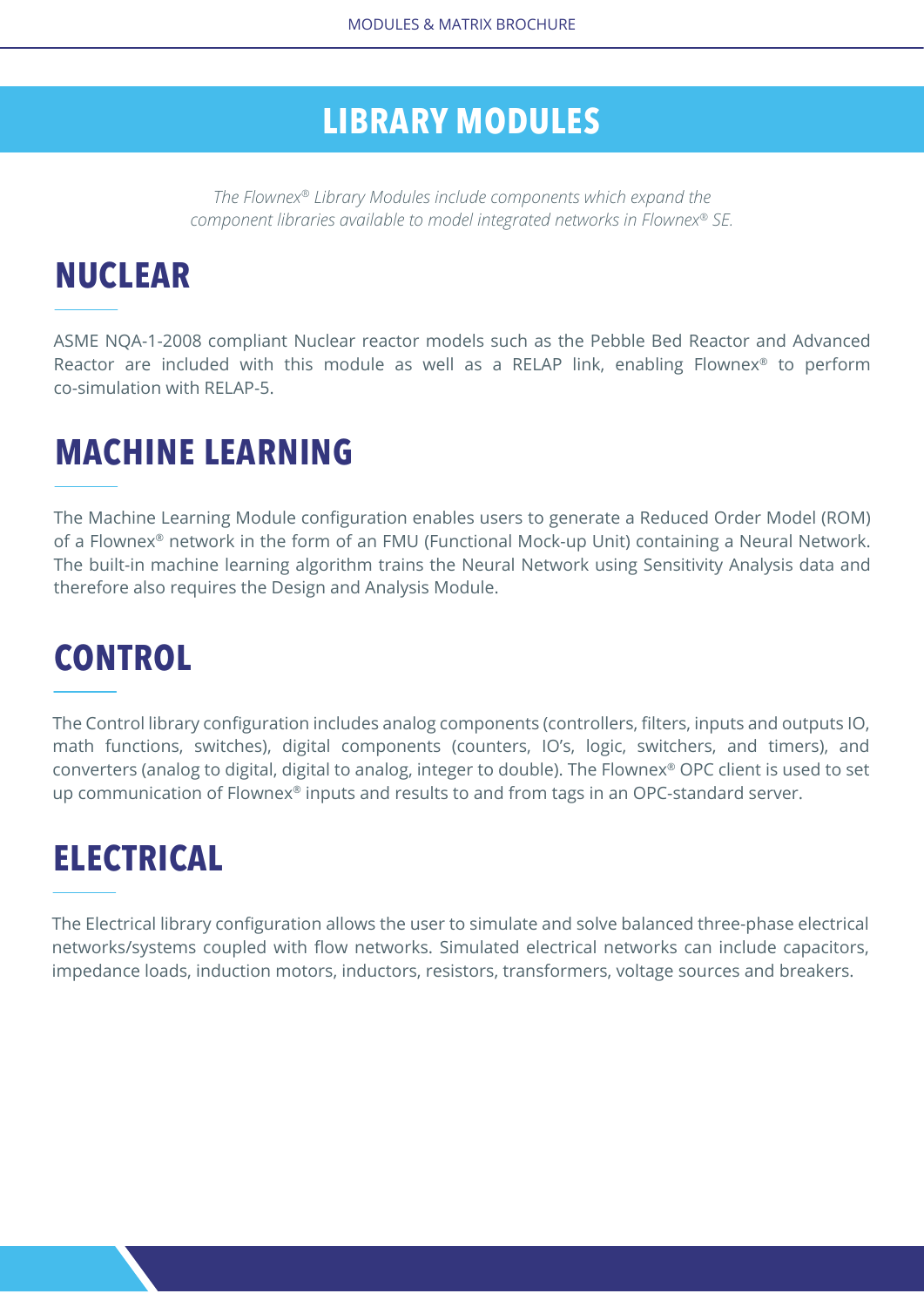#### **INTEGRATION MODULES**

*The Flownex® Integration modules allow users to easily integrate and cosimulate with partner and 3rd party software inside or outside of Flownex®.*

## **EXTENDIBILITY**

The user extendibility module allows users to write their own libraries consisting of components, editors, links, and solvers, that interface seamlessly with Flownex®. These user extendable libraries can then interact with any existing or future Flownex® libraries such as the transient solver or design and analysis modules, for example.

### **API MODULE**

The Flownex® automation Application Programming Interface (API) module provides the functionality to co-simulate between Flownex® and leading simulation software such as ANSYS Fluent, Mechanical, Caesar II pipe stress analysis software, Matlab & Simulink, LabVIEW and Mathcad.

The module also allows Flownex® to integrate with and be automated by any application that allows scripting of Component Object Model (COM), Distributed Component Object Model (DCOM) or ActiveX components and most existing Windows applications, such as Microsoft Excel. The API is also accessible to any .NET-aware applications.